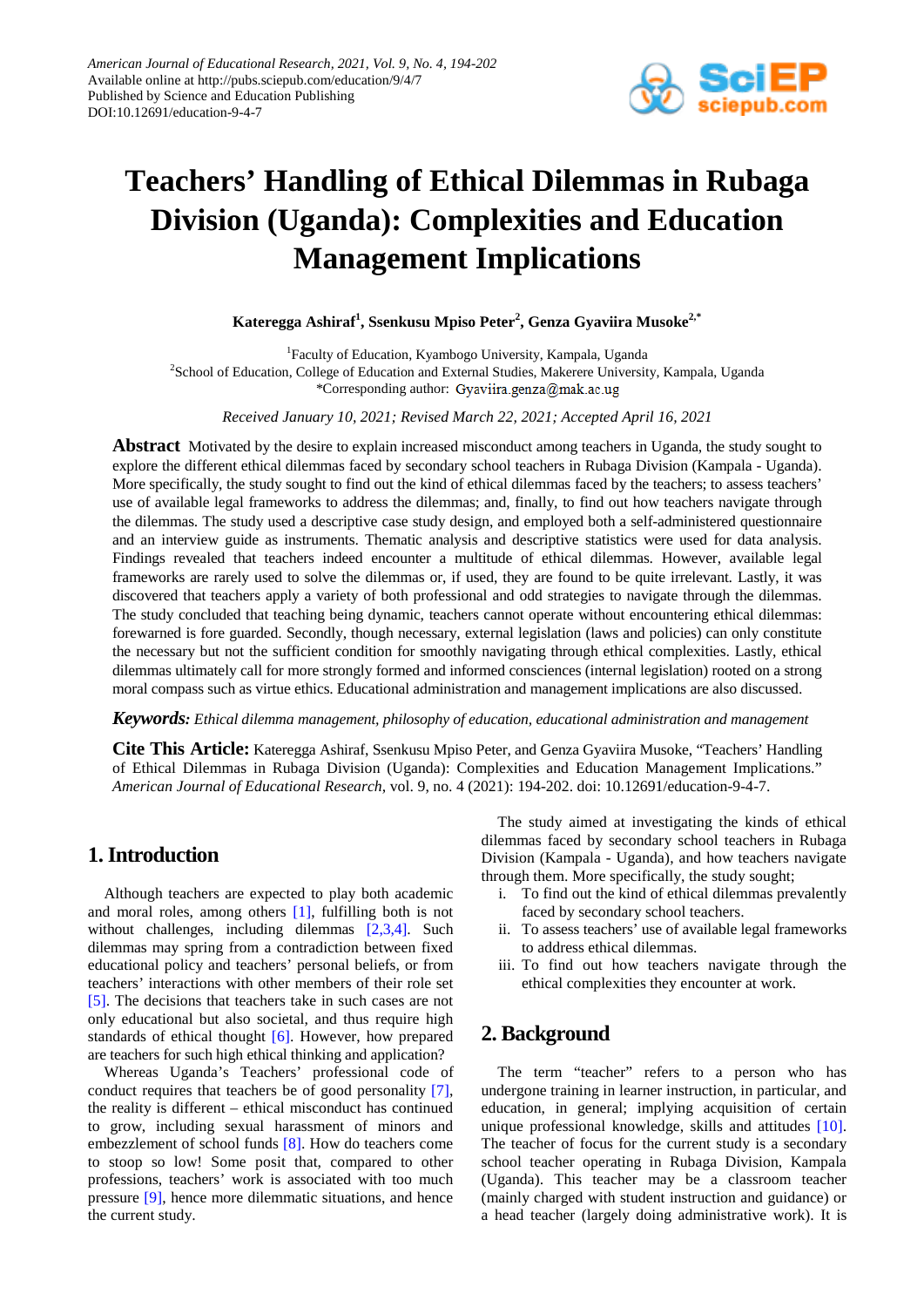assumed that either way there are ethical dilemmas regularly encountered.

An "ethical dilemma" is a problem in which issues of right and wrong are at stake; it springs from one's conflicting obligations and usually demands taking complex decisions [\[3,11,12,13\].](#page-8-6) This study focuses on those ethical dilemmas (or moral conflicts) that are associated with teachers' work  $[14]$ ; that is, those that teachers usually encounter in their multiple relations with the different members of their (teachers') role-set such students, parents and management [\[4,15\].](#page-8-8) Scholars particularly view teachers' dilemmas as the tensions between teachers' internal beliefs about their work and the external expectations imposed upon teachers [\[14\].](#page-8-7) According to [\[14\],](#page-8-7) these tensions pivot around pedagogical, professional and democratic issues.

Normally ethics are better appreciated using philosophical lenses. The study therefore used two theories borrowed from philosophy. The first is the deontological ethical theory, which premises its moral contentions on an assumed existence of a "general morality" that follows doctrines of rights, duties, and/or justice [\[7\].](#page-8-2) Accordingly, the rightness or wrongness of an act is taken to be independent of the consequences it produces; an act is taken to be good or evil in and of itself [\[16\].](#page-8-9) However, although morality may be guided by rules – implying legal resolutions to ethical dilemmas – some dilemmas exist exactly due to absence of strictly rule-based solutions, or because they lie beyond the boundaries of existing regulatory regimes [\[2,17\].](#page-7-1) Such a limitation with "rule ethics" (deontology) warranted borrowing of another theoretical lens, namely the postmodern view of ethics (as presented by Zygmunt Bauman). [\[18\]](#page-8-10) contends that since human existents live in different socially constructed worlds, no overarching ethical claims can be made; all ethics are relative to given socio-cultural contexts within which they arise, and hence no universal ethical givens [\[3,15\].](#page-8-6) The study hoped to gain from the balance occasioned by these two polar views of ethics and morality.

The study was carried out in a Ugandan socio-cultural setting, where formal education started in the late 1870s introduced by Christian missionaries [\[19,20\].](#page-8-11) However, it was not until 1927 that the first formal law to guide teacher ethics was passed in Uganda – the 1927 Education Ordinance [\[19\].](#page-8-11) This ordinance boosted teachers' ethical conduct by both demanding for the registration of all teachers and providing for the punishing of undisciplined ones [\[16\].](#page-8-9) Thus, during colonial administration in Uganda, teacher ethics was not debatable [\[20\].](#page-8-12) However, from 1971, teacher ethical challenges begun appearing due to employment of unqualified teachers following President Idi Amin's expulsion of Asians [\[7,16\].](#page-8-2) The situation further deteriorated with the liberalization of education services in the country (from the early 1990s), which made some schools start behaving like profit-maximizing firms [\[21\].](#page-8-13)

Though not yet concretely taxonomised, today teachers' dilemmas seem to range from classroom issues (such as cheating for students in national exams, [\[8\]\)](#page-8-3) to issues outside the school compound [\[20\]](#page-8-12) such as Education Officers demanding for sex from female head teachers before signing their documents. Also a certain "pressure to

perform" compounds teachers' dilemmas, whereby head teachers', parents' and students' demands (over teachers) often conflict with each other.

Yet available research was done from a Higher education context [\[13\]](#page-8-14) not that of secondary schools; or it approaches ethical dilemmas only from the perspective of teachers' knowledge of the code of conduct [\[7\].](#page-8-2) Other studies relate teacher conduct with students' academic performance only [\[16\],](#page-8-9) leaving the issue of teacher ethical dilemmas largely unattended to. The current study believes that the issue of teachers' ethical dilemmas is too critical of teacher practice in particular, and educational administration and management in general, to be left unexamined properly, hence the current study.

# **3. Literature Review**

Available literature on teacher ethical dilemmas outside Uganda reveals that these dilemmas often result from teachers' choices amidst different sets of principles [\[9\];](#page-8-4) for example, dilemmas due to school policies and teachers' personal ideas, and between students' best interests and school policies [\[2,22\].](#page-7-1) However, these studies are premised on foreign contexts, leaving the Ugandan/African education context unexamined.

For Uganda, [\[23\]](#page-8-15) notes that whereas in the past different indigenous societies used their respective moral standards, today the same societies use both native and imported standards of ethical behaviour introduced by Eastern and Western countries. This two-fold set of standards might be one of the serious fonts of teachers' ethical dilemma[s \[24\].](#page-8-16) 

Moreover, it is prescriptively posited widely that ethical control over teachers is to be done using one of two approaches  $[25]$  – the external, which alludes to use of legal frameworks like laws passed in parliament [\[17,26\];](#page-8-18) and the internal, which implies individual personal beliefs (teacher conviction) [\[27,28\].](#page-8-19) Yet in the Ugandan context, teacher ethics are said to be mainly controlled through external legal frame works such as the Teachers' professional code of conduct, National Constitution, and The 2008 Education Act [\[29,30,31\].](#page-8-20) As much as each of these policies may be used to exert ethical control over teachers, the National Constitution remains the supreme source of all legal action [\[27\].](#page-8-19) However, in general, the ways in which teachers use the above legal frameworks in resolving ethical dilemmas remained to be established.

Available studies specifically hinging upon such legal frameworks do not show how teachers apply the written laws in question; for example, [\[32\]](#page-8-21) notes that legal policies only provide the necessary frameworks for prosecuting teachers in courts of law, but they do not help teachers in resolving ethical dilemmas. Also [\[33\]](#page-8-22) found that teachers failed to use the available legal frameworks for approaching ethical dilemmas, hence questioning the potential usefulness of such external legislation. However, [\[33\]](#page-8-22) does not delve deep into how teachers actually fail(ed) to make use of the legal frameworks. Other available studies, such as [\[7\]](#page-8-2) and [\[16\],](#page-8-9) limit themselves to teachers' knowledge of the code of conduct, and not on how teachers use the code to resolve ethical challenges. For [\[25\],](#page-8-17) in developing countries (like Uganda) implementation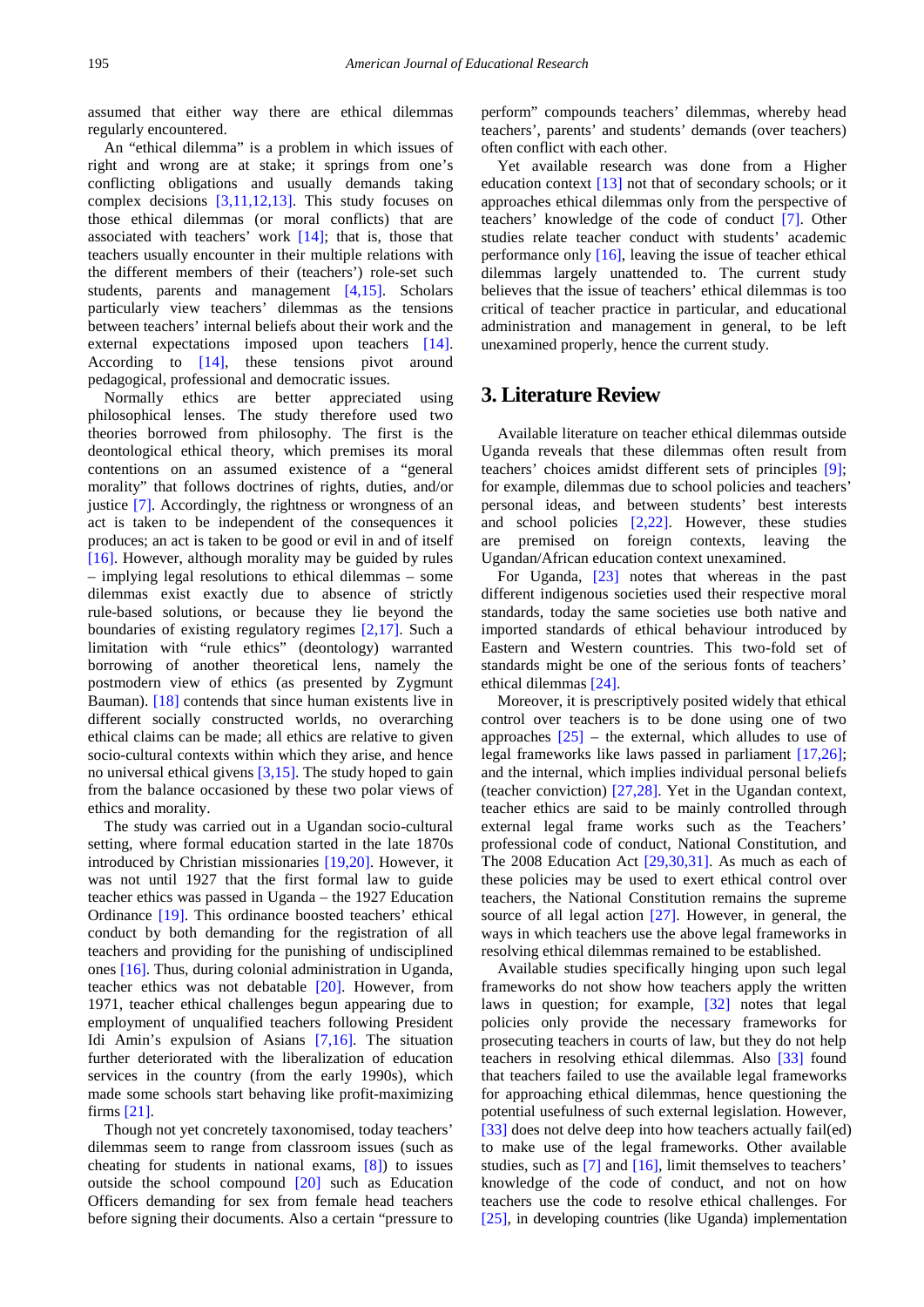of such set laws has not been done mainly due to lack of funds. Thus, the current study sought to examine whether and how teachers make use of available legal frameworks to resolve ethical dilemmas.

However, according to [\[17,34,35\],](#page-8-18) ethical dilemmas may be resolved using either one theory or another, or a combination of different theories. Teachers might therefore approach ethical dilemmas basing on universal moral rules (such as Kant's deontology) or on more relativist approaches (such as utilitarianism) [\[27\].](#page-8-19) Those teachers who believe in relativism are said to approach ethical dilemmas from different directions; that is, for them there is no fixed way of resolving an ethical dilemma but rather different ways [\[25\].](#page-8-17) On the other hand, teachers who believe in being controlled by (external) rules usually wait for the rules to tell them where their duty starts and where it ends [\[18\].](#page-8-10) However, with amplified complexity, which is characteristic of the Ugandan society today, new challenges arise that put new demands on teachers [\[36\];](#page-8-23) perhaps rendering both the law and government circulars wanting in providing ready ethical answers [\[32\].](#page-8-21) These considerations might allude to the importance of solid teacher consciences, although Ugandan teachers' formation and training in such deep holism is doubtable.

Literature names other probable ways of navigating through ethical dilemmas; namely, use of "trial and error", reflecting on what went wrong and then make future adjustments accordingly, or teachers simply giving up when they feel frustrated [\[33,37,38,39,40\].](#page-8-22) However, none of these studies addresses itself specifically to teachers' ethical dilemmas in the context of Uganda.

### **4. Methodology**

The study employed a descriptive case study design. According to Gay as cited by [\[21\],](#page-8-13) the least accepted representation for such a study is 10 percent. Accordingly, ten (10) schools out of the 92 schools in Rubaga Division were sampled. However, since there is no specific answer to the question of how many participants should be involved in a qualitative study  $[41]$ , the researchers collected data from the study population until a point of saturation. This led to 52 teachers and nine (09) head teachers participating in the study.

Two instruments were used – an open-ended questionnaire and an interview guide. Fifty copies of the questionnaire were sent to all the ten schools. However, only 35 questionnaires (70%) were returned. Out of the planned 20 teachers for interview, seventeen (17) (85%) participated. On the other hand, out of the expected ten (10) head teachers, nine (9) were available for interview (90%). Seven out of the ten (10) schools selected were privately owned, and three were government owned. Subgroups of the schools' population were represented in the sample in the same proportion as they existed in the population, that is, 7:3.

Reliability of the instruments was met by pilot-testing them. Whereas qualitative data was analyzed using thematic analysis; quantitative data was analyzed using descriptive statistics. Finally, for ethics, permission to collect data was sought from school heads. Also head teachers and teachers were briefed about the study and they had the authority to accept or refuse participation in the study. Besides, their identity was kept anonymous while reporting findings.

# **5. Findings**

To enable a contextualized interpretation of the findings, respondents' bio-data are the first to be presented. Respondents included 33 (54.1%) male and 28 (45.9%) female teachers. These fell under the age brackets of 20- 30 years (n =29; 47.5%), 31-40 years (n = 19; (31.1%), 41-50 years ( $n = 7$ ; 11.5%), plus 50 years and above ( $n = 6$ ; 9.8%). On the other hand, respondents' teaching experience 1-5 years (n = 20; 32.8%), 6-10 years (n = 19; 31.1%), 11-15 (n = 19; 7%), 16 and above (n = 10, 16.4%). Respondents were therefore of appropriate experience to provide a variety of reliable answers. Next is a more particular presentation of findings, objective by objective.

### **5.1. Ethical Dilemmas Faced by Secondary School Teachers**

The study discovered that teachers face a number of ethical dilemmas, which can be categorized into four themes, basing on the source; (1) Teacher professional roles/responsibilities vis-à-vis available resources; (2) School "policies" vis-à-vis teacher personal integrity; (3) Teacher interactions with different stakeholders; and, lastly, (4) Parents' and students' competing interests.

#### **5.1.1. Teacher Professional Responsibilities vis-à-vis Available Resources**

There are ethical dilemmas that arise from conflicts between teacher roles and responsibilities, on the one hand, and available school resources, on the other. Where schools do not adequately facilitate teachers to fulfil their professional obligations, teachers find themselves in a dilemma; like one teacher T of a Science subject, who reported that,

*Sometimes the school does not provide enough laboratory materials and you find it hard to distribute the few available items to all students. You find that in subjects like Chemistry there are some students who have always shown no interest and then those who have always shown passion for the subject. I have to make a choice between giving more and enough chemicals to the students who have shown love for the subject and then less to those who show no interest. It's difficult to be fair to each and every learner* [Teacher T, Teacher Questionnaire]

However, there were also teachers who reported that the lack of resources notwithstanding, it is the teacher's duty to meet the individual needs of learners no matter the circumstances. One said;

*My main duty is to meet the individual needs of all my students. I achieve this through advocating for students' needs which places me in a difficult position in relation to colleagues, parents/guardians and even the school administrators…* [Teacher Y, Teacher Questionnaire]

These narratives imply that although teachers improvise to counter the scarcity of resources at school, they often find themselves in a dilemma as to how to treat all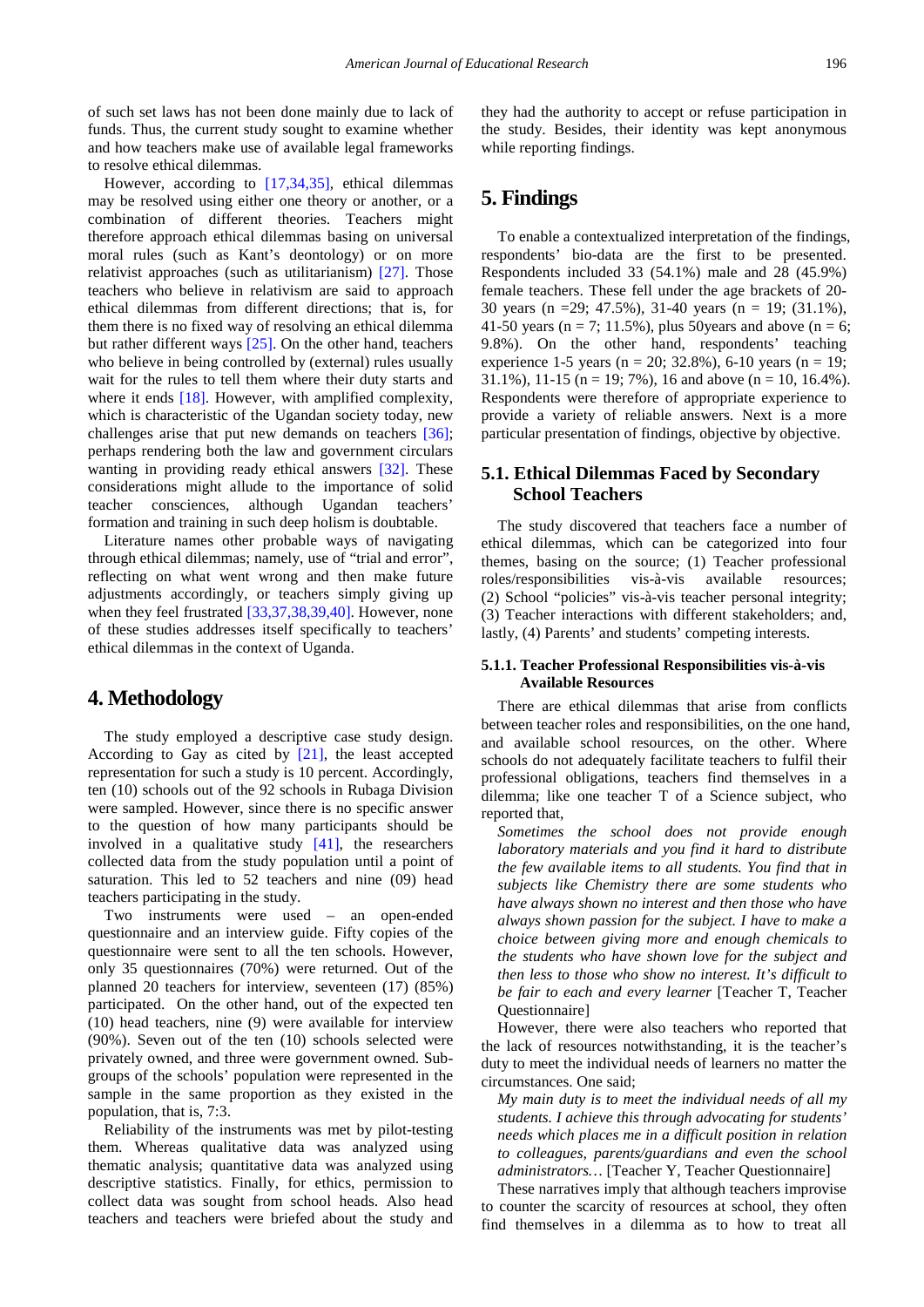learners equally, or how to cover up for what is not available.

The above findings are in agreement with [\[42\]](#page-8-25) who posited that education systems like that of Uganda and other third world countries are struggling with high enrollments of children in schools amidst declining resources. This clearly means that teachers, as the main players in the use of the scarce resources, are at times placed between a rock and hard place as to how they should use the few available resources. However, the findings disagree with UWEZO as cited by  $[42]$  that teachers improvise and innovate when resources are not available. The majority do not.

#### **5.1.2. Existing School "Policies" vis-à-vis Teacher Personal Integrity**

Teachers reported that there are school policies that conflict with teachers' personal integrity on such issues as pedagogical approaches and learner behaviour control. Some schools require of teachers to do things that they (teachers) think are unbecoming. For example, one teacher narrated that,

*At one of the schools I had just been employed, the Director of Studies [DoS] asked me to make sure that I give every student a high mark. He [DoS] said this because he wanted parents to get an impression that the school teaches very well, in line with his earlier communication to parents that the school had employed better teachers so they should expect better results. I personally thought this kind of policy was against my personal integrity as a teacher. But what to do, since I needed to keep my job* [Teacher R, Teacher Questionnaire].

Similarly, another teacher reported that,

*The school wants me to cover a 3 month's syllabus in just 2 months. I personally feel ethically offended as a teacher and am at crossroads on what to do. I may have to lose my job if I fail to cover the syllabus as the school requires, but I also find it unethical to cover the syllabus hurriedly at the cost of students' understanding* [Teacher N, Teacher Questionnaire]

Both teachers' narratives reflect competing values between teachers' integrity and school interests or "policy". Schools unleash undue pressure on teachers by forcing them to take professionally questionable moves. Thus, teachers are not solely responsible for the ethically unsound decisions they often make.

These findings are in agreement with [\[43\]](#page-8-26) who noted that institutions have policies which at times happen to contradict with teacher personal beliefs and integrity. This further agrees with [\[9\]](#page-8-4) who argues that teachers contradict with policies such as examination and curriculum policies which they don't find to be fitting.

#### **5.1.3. Teacher Interactions with Different Stakeholders**

This theme deals with ethical dilemmas that arise from teachers' interactions with fellow teachers, parents, administrators and learners. For example, although school administrators are expected to guide teachers ethically, they at times require them to do things that breach teachers' professional ethics, such as requiring them to inflate prices in budgets. Teacher W noted that,

*When making a budget for the laboratory equipment, the head teacher forces me to inflate the prices. Personally I think that is wrong* [Teacher Y, Teacher questionnaire].

Similarly, another teacher noted that,

*When we organized students' elections, the top administrators wanted me as the chairman electoral commission to change results so as to get a prefect who will fulfill their interests. To me doing such a thing is totally against teacher professional ethics. I was in a dilemma, whether to obey my bosses or do the most right thing where all students are supposed to be given an equal opportunity to select leaders of their choice*  [Teacher G, Teacher Questionnaire].

However, some teachers reported ethical dilemmas springing from dealing with students' parents and guardians. Some parents want teachers to act outside their professional ethics or personal integrity. A teacher noted that,

*The school has spent 5 months without paying us and I have a family to look after. However, at the end of last term I was approached by one of the parents to the students in my class, she wanted to pay me to help give the learner the examination questions so that he [the learner] goes through [them] before examination time, and then he gets a better grade. Sincerely speaking at that point I was very broke. But should I take the money? I was between a hard rock and a hard place* [Teacher K, Teacher Questionnaire]

Another example is about corporal punishments. As much as parents are aware that caning was abolished by the Government of Uganda, they still hold it in high esteem. Many of them encourage teachers to cane the children;

*Parents are much aware that the Ministry [of Education] abolished caning in schools and asked us to adopt better and non-physically abusive ways to discipline learners. However, there are parents who keep asking us to cane their children. They keep threatening that if we do not take action on the children, they will take them to other schools where there is caning. I find it ethically dilemmatic. We want high student numbers in our school, yet parents give such orders and threats* [Teacher R, Teacher Questionnaire].

The most common ethical dilemma under this third theme was the desire for teachers to protect their colleagues even when they have found them contravening the law. This was evidenced by teachers who see their colleagues "cook marks" [forge results] or engage in sexual relationships with learners, among others, and get confused as to what to do. One teacher narrated that,

*In* our *school we are not allowed to handle directly any money from parents or guardians. But I usually see a certain teacher who goes up to the extent of calling parents and he advises them that their children need coaching. He asks them to send extra money so that he offers the children extra help. I am almost forced to report that teacher because sometimes it's too much. However, he is also good at instructing and produces good grades. My only fear is that he will be dismissed in case the administration gets to know* [Teacher T, Teacher Questionnaire]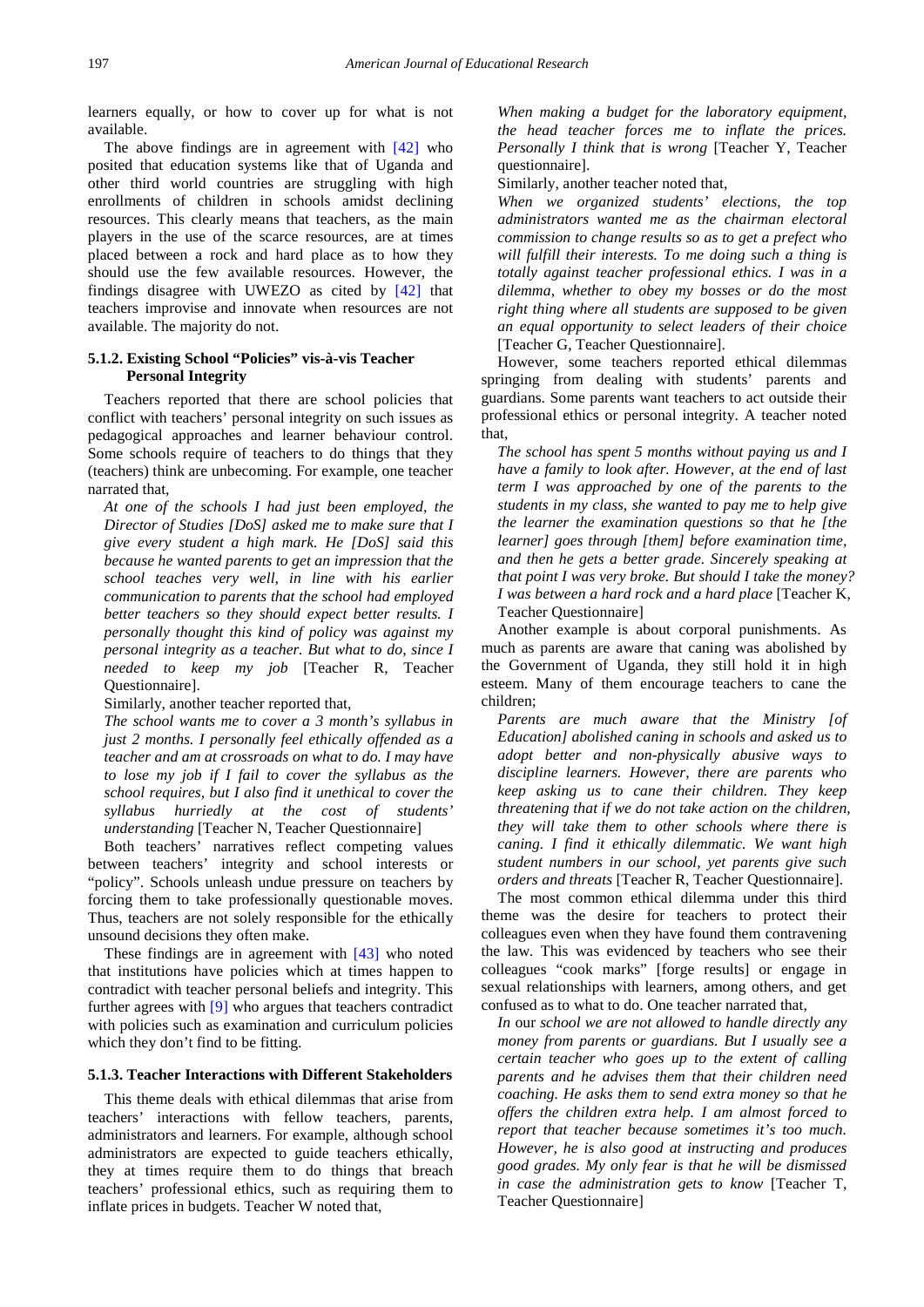Although the teacher was behaving unethically, he "produced" good student grades. Thus, the reporting teacher opted to give his unethical colleague a second chance!

Another example is that of a teacher who saw his colleague "cooking" examination results.

*The Head teacher told us to hand in student marks for Beginning of term exams since the [parents'] visitation day was approaching. Time for marking was not enough. So what some teacher did was: he just got a mark sheet and started awarding students marks arbitrarily basing on their previous performance in the End of term exams. Then he handed over results to the Head teacher but without marking students' scripts! I as a professional wondered about this behaviour, and didn't know how to handle!* [Teacher G, Teacher Questionnaire]

As narrated above, the teacher witnessed his colleague polluting examination results, he therefore had to choose between reporting him or not, each of which had negative consequences.

The above findings mean that the interactions that teachers have with other education stakeholders also bring about ethical dilemmas. The interactions affect teachers' ethics positively or negatively. Thus, in their struggle to keep peaceful interactions with colleagues, teachers end up falling into ethical dilemmas.

However, one Head teacher noted that as administrators, they too face ethical dilemmas, for example when she dismissed a teacher because of the teacher's indiscipline. Surprisingly, the School Director (owner) returned the teacher to work in the same school after two days.

*We had two good teachers who, however, had a high affinity for girls. They used to lock themselves in the computer lab with the girls. As Head teacher, I used my powers to dismiss the teachers because the girls used to complain about this issue. However, to my surprise, after two days, the Director called me to his office and he told me that we could not let these teachers leave school for reasons he said surpassed my understanding*  [Head teacher A, Head teacher interviews]

Such incidents reveal how private school Heads are sometimes overpowered by their bosses to the extent of stomaching certain practices they would not personally want to tolerate, but for fear of losing their jobs.

These findings partially agree with [\[44\]](#page-8-27) that ethics are all about relationships with others, hence teachers have to experience dilemmas as a result of their multiple interactions at work spaces. However, the findings disagree with [\[2\]](#page-7-1) and [\[28\]](#page-8-28) who note that instead of teachers confronting other education stakeholders, teachers should just make their (teachers') beliefs clear from the very beginning. This can improve the relationships they have with other stake holders. Even then, teachers are left in a dilemma as par [\[31\]](#page-8-29) who discourages teachers from making adverse reports to anyone on the conduct of fellow teachers without first informing the concerned teachers about the contents of the report.

#### **5.1.4. Parents' Vs. Students' Competing Interests**

The last category of teachers' ethical dilemmas comprises of those that come from parents'/guardians' and students' competing interests. An analysis of teacher narratives indicated that most teachers face ethical

dilemmas when trying to sort issues between parents/guardians and the best interest of the students. The first example is from teacher R who reported that;

*I have a student that is very good in sciences. He is interested in doing sciences yet the parents want him to do arts subjects simply because the parents want him to follow their footsteps. However, I as a teacher am now confused on what I should do, because I have tried to talk to the parents and they seem hesitant about it. At one point they thought I was pushing their child to follow what I say. Much as I see the boy capable, I may not do much so as to avoid conflicts with the parents*  [Teacher R, Teacher questionnaire].

As seen above, it is clear that one of the highly valued ethical roles of a teacher is suppressed. This means that parents or guardians at times do not consider the teacher's advice as important. However, one other teacher noted that, when they are making each decision, they always consider the best interest of the student given today's highly competitive education market,

*As per now the education market is very competitive, the students now days have a very big stake in determining where to study from. If you make a decision that does not favor him/her, you may end up losing the student to another school. Therefore sometimes you find yourself at cross roads on the best decision to take* [Teacher R, Teacher questionnaire]

The challenge in the above case for the teacher is to make a decision whereby he has to ensure that he meets the best interest of the students. According to the above teacher, in case he makes a decision that does not favor the learner, he is more likely to lose him to another school. That implies that the current competition for students in different schools is also a major cause for teacher ethical dilemmas as teachers always have to work so hard so as to impress the learners so as to keep them at their schools.

Teachers reported also cases of conflicting ethically with parents to the extent of almost having physical fights; a case in point is narrated by teacher T,

*A teacher was at one time confronted by a parent in the presence of his learners. The parent was accusing the teacher for what he termed as harassing the son because of sending him back home for incomplete school fees. The teacher had been instructed to send all those who had incomplete fees and he was therefore working on directions of the administration. However, when the parent brought back the child, he confronted the teacher and he started beating him up. So the teacher was puzzled, whether to defend himself and fight back in front of the learners or just let it go*  [Teacher T, Teacher questionnaire]

Thus, the teacher has to choose between defending himself and letting the parent suffocate him in front of the students. Once the teacher fights back, she will be considered unethical, and if he allows to be beaten, he will be considered lazy.

In a different case, the other teacher witnessed a dilemma where the parent protected his child who exhibited misconduct at school. Teacher R narrates that,

*At times I witness situations in which neither parents nor students behave in an appropriate way. For example students attacked and abused their teachers and their parents supported them, other times parents*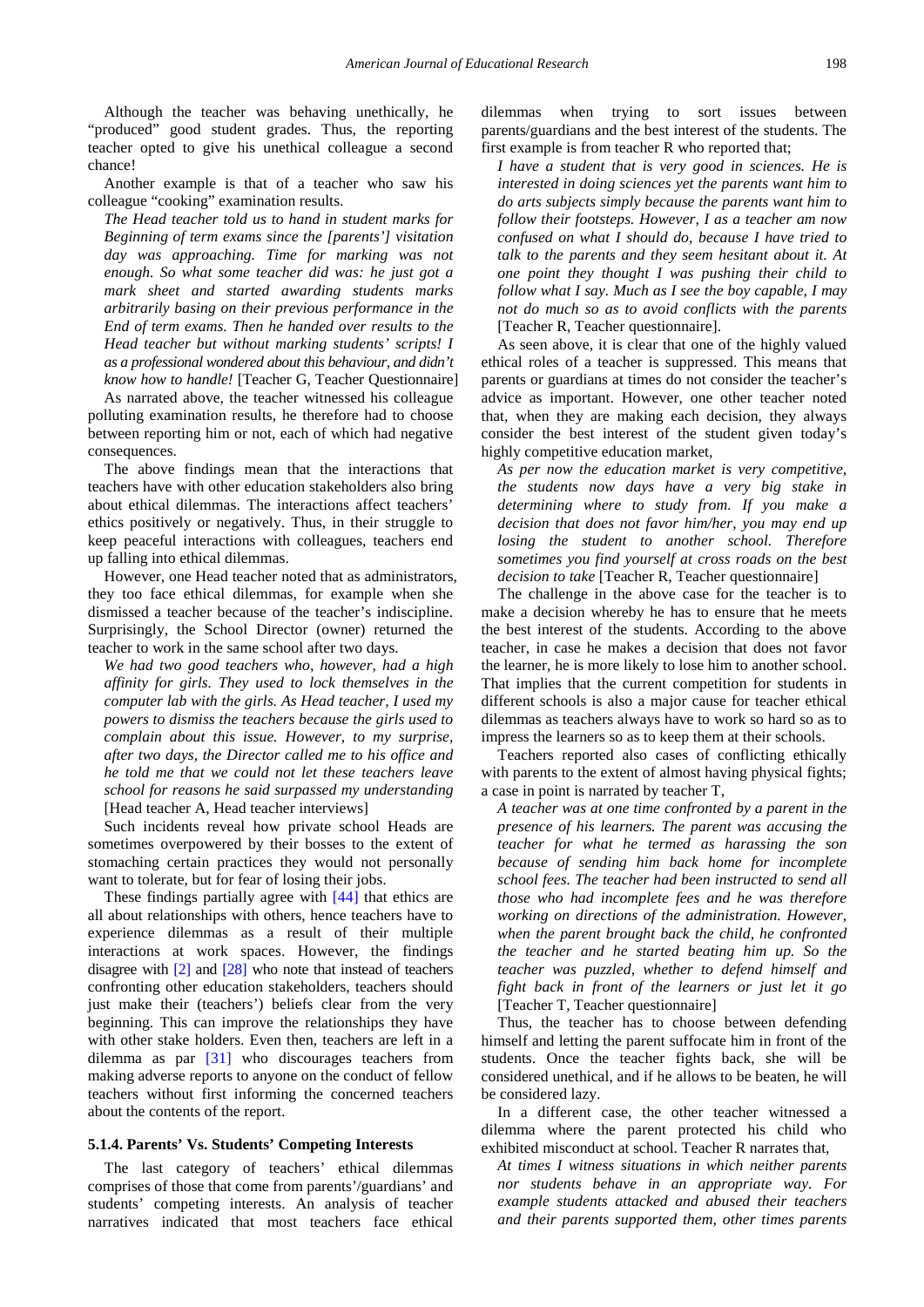*insult teachers in the presence of their children thus showing their children that this behaviour is not bad at all.* [Teacher R, Teacher questionnaire]

In the above narrative, the teacher is witnessing a parent who encourages children to exhibit disrespect and poor conduct towards teachers, and on the other hand. The teacher is in a dilemma on who to blame for disrespect in that case as both the parent and the child have shown characteristics of disrespect.

On the other hand, teachers also noted that, at times schools education goals are not consistent with the expectations of the parents, for example one teacher noted that,

*We as teachers find ourselves conflicting with the way parents rear their children. Therefore, as much as you try to correct the child at school, he or she when changes to the old ways when he or she goes back home. Thus at times parents criticize us for values that we impart on their children that they may not like* [Teacher D, Teacher interviews]

According to the above narrative, the teachers is in an ethical dilemma, whether he should follow the way the child is reared at home or follow the school's policy on child rearing. Through this process, the teacher finds himself contradicting with parents and guardians of children.

In brief, the views of the teachers cited above show that, ethical dilemmas faced by teachers are at all levels of the teachers' interface with students, parents, administrators and even with fellow teachers. Implicit in the teachers' views is that they sometimes have to act in favor of their jobs. However, in most cases, teachers are not sure of what to do in relation to a particular ethical dilemma.

Yet in general these findings concur with [\[45\]](#page-8-30) as well as [\[33\]](#page-8-22) who found that competing values of students' best interests are the major sources of ethical dilemmas among teachers. However, [\[46\]](#page-8-31) clearly state it that there is no specific definition for the best interest of the student; "best interest" varies from one society or school (of thought) to another. This makes it hard to exactly tell whether the teacher has acted in the best interest of the student or not.

# **5.2. Teachers' Use of Available Legal Frameworks in Addressing Dilemmas**

The second study objective sought to find out how teachers used the available legal frameworks to address ethical dilemmas. These are legal frameworks such as the [\[29\],](#page-8-20) [\[30\]](#page-8-32) and [\[31\].](#page-8-29) In their responses, teachers reported that they rarely referred to these legal frameworks to address ethical dilemmas. For example, one teacher noted that;

*Sometimes ethical dilemmas arise when you're in class teaching, and at times it's not easy to master all the contents of the available frameworks which would imply that you have to first go back and read through the legal frameworks if you're to address the issue accordingly* [Teacher T, Teacher interview]

Similarly, another teacher observed that;

*Even if the legal frameworks are within easy reach, when they are sent from the Ministry or Government, they* [public officials] *do not organize any workshops on how to use them* [policies] *to solve ethical dilemmas.* 

*We can't also use a document we do not know* [Teacher R, Teacher interviews]

More so, one other teacher noted that;

*Rules and regulations should not be followed automatically because of the complex nature of ethical dilemmas which requires critical thinking, not blind compliance. And on top of that such policies in and of themselves are by no means an adequate resource for preparing and sustaining moral professionals* [Teacher V, Teacher interviews].

The above findings mean that often teachers find the available legal frameworks to be irrelevant in solving their ethical dilemmas, for example when rules/policies are too complex for easy interpretation and application. That further means that teachers may intentionally refuse to consult available legal frameworks to resolve ethical dilemmas because they know the frameworks won't provide any direct solutions.

In this case, may be one Head teacher was justified in contending that;

*As much as it is useful to know the Teachers' Professional Code of Conduct and other guiding legal frameworks, let's remember that these provide only overall guidance for what we should do as professionals. They are usually inadequate resources for resolving specific ethical dilemmas* [Head teacher H, Head teacher interviews].

The above statement means that knowing the legal frameworks does not necessarily mean that one automatically becomes an expert in solving ethical dilemmas with ease. Similarly Teacher J noted that,

*In cases where the stated rule under the legal framework does not apply to a given situation, it is hard for teachers to infer to the fundamental values behind the legal frameworks to make ethical decisions in a short period of time. Therefore, at the end of the day, we just have to follow our consciences* [Teacher J, Teacher interview].

In the same context, one Head teacher noted that,

*Because of the open ended nature of the legal frameworks, we at times look towards our own understanding inferring that the legal frameworks are not suitable to help us resolve ethical dilemmas. Rather we use legal frameworks as general guidelines so as to show how we could act and we always go beyond these guidelines to use our own consciences, or we consult our colleagues* [Teacher Y, teacher interviews]

According to Teacher Y's narrative, teachers look beyond codes and run to their colleagues to seek for concrete advice on how to resolve an ethical dilemma. However, one wonders how empowered teachers are to give advice to each other. Teachers may need to be empowered to provide informed advice. This finding is in agreement with [\[38\]](#page-8-33) who noted that legal frameworks (such as codes of conduct) cannot cover every possible incidence in the teachers' work, and therefore existing ethical dilemmas may not be solved by the available codes. This finding also agrees with  $[47]$  who note that some ethical dilemmas can only be resolved by consultation of colleagues. [\[39\]](#page-8-35) and [\[40\]](#page-8-36) agree, however adding that, when faced with ethical dilemmas, teachers should complement codes of conduct with their own professional experience so as to make sound decisions.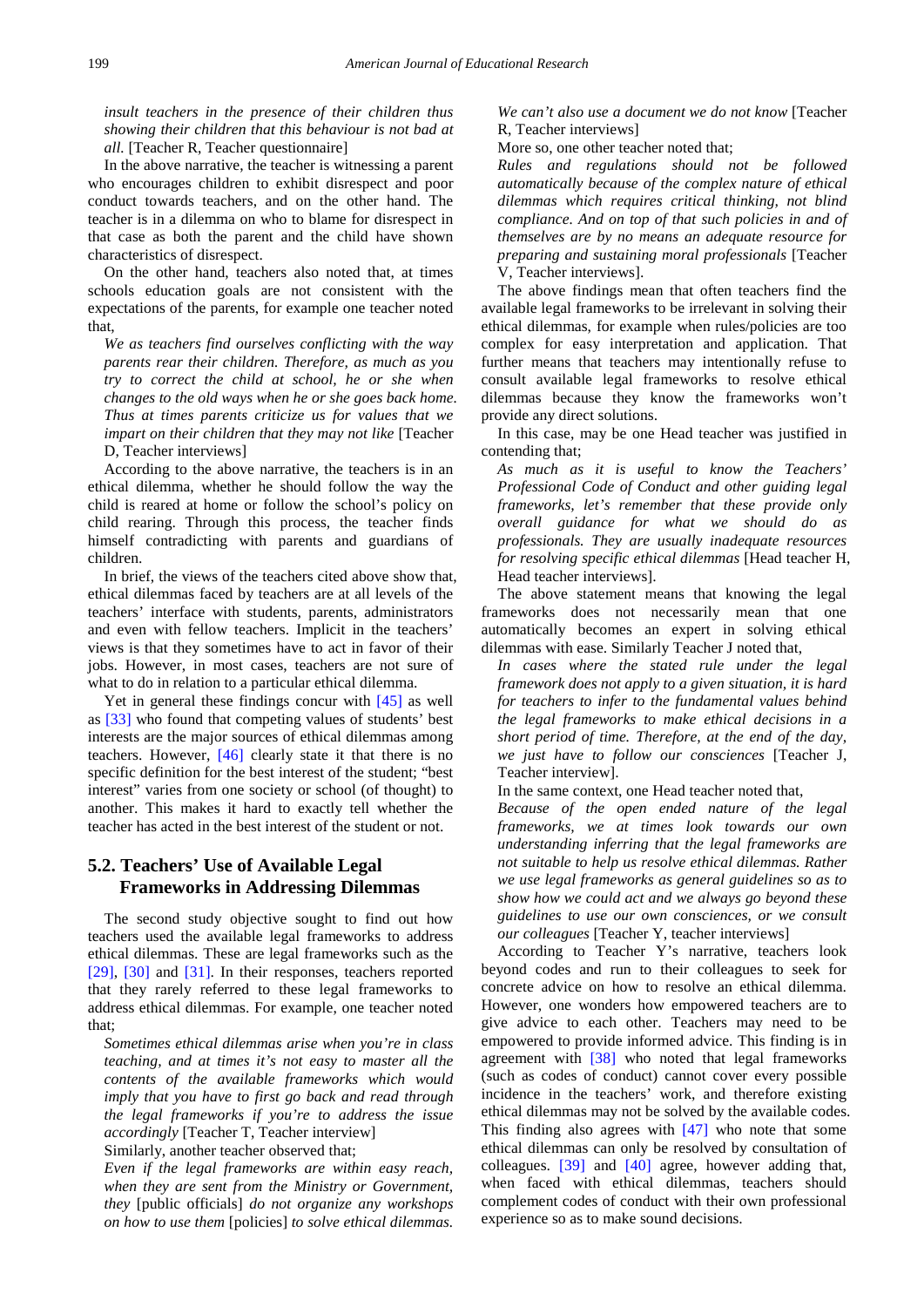This view was echoed by a Head teacher who noted that, The *activities, realities and responsibilities involved in teaching far exceed what may be inscribed in the so called legal frameworks. Restricting one's ethics to principles in codes, laws and standards is severely restrictive* [Head teacher A, Head teacher interviews]

The finding implies that teachers find it odd to expect them to primarily follow written laws and policies. However, the finding disagrees with [\[48\]](#page-8-37) who believes that it is knowledge of ethical obligations that is more likely to promote ethical behaviour.

Teachers further reported that at times they fail to match up to the standards of the code because what it says is different from what is actually practiced on the ground. For example one noted that,

*Some things in ethical codes are not applicable. The code contradicts many normal day to day issues. For example, popular culture and professionalism interpret dress code differently* [Head teacher T, Head teacher interviews].

Other respondents noted that legal frameworks are often quite dogmatic, full of dos and don'ts, leaving no room for personal assessment and application; they take teachers for granted. In this regard, one Head teacher observed that,

*The teachers' professional code of conduct, is mainly instructing teachers on the dos and don'ts. It starts with statements such as, "a teacher shall not", and "a teacher shall always". Such statements are more of orders for soldiers; they are not meant for teachers who deal with varieties of people from different cultural backgrounds* [Head teacher, Head teacher interviews].

Thus, many teachers are not feel contented with what is in the legal framework; hence need for more flexible guidelines. This means that even if teachers are availed with copies of codes of conduct, they find them to be quite closed-ended and enslaving, – not giving teachers a chance to think outside the fixed rules.

In brief, the findings under the current objective indicate that teachers' general use of legal frameworks in coping with and/or solving ethical dilemmas is not uniform. Whereas some teachers refer to the frameworks only to find them unhelpful; others are so biased against the frameworks that they do not seem to refer to them anymore. Teachers of both categories take codes of conduct to be too theoretical in nature to be of practical use in solving day to day dilemmas with ease. There is therefore a gap between theory and practice of legal frameworks use in the context of secondary schools in Rubaga Division.

It should also be noted that even those teachers who reported to have applied legal frameworks to resolve ethical dilemmas, they actually failed to mention specific examples of the dilemmas that they resolved using legal frameworks. This implies that a teacher's possession of a legal framework does not necessarily mean that the teacher knows how to use it.

The above findings are in agreement with  $[25]$  who concluded that teachers in developing countries like Uganda rarely use the available legal frameworks since in most cases teachers are preoccupied with other economic survival activities. However, the findings only partially agree with [\[8\]](#page-8-3) who notes that when an ethical dilemma

arises in a school, educators can consult their professional code of ethics for guidance.

The fact that teachers find the legal frameworks less helpful, rhymes with  $[9]$  and  $[2]$  who note that although legal frameworks are fundamental to preserving ethical standards in teaching, they (frameworks) face many constraints.

### **5.3. How Teachers Navigate Through Ethical Complexities**

This was the study's third objective. In their responses, teachers and Head teachers reported that there are no established guidelines on how to concretely deal with ethical dilemmas. Teachers mainly use their professional judgment and personal beliefs. For example, acting in the best interest of the parents, Teacher T narrated that;

*Sometimes parents bring for us children known as "hidden dropouts". These are learners who are not interested in learning. They do everything possible to be dismissed from school. For such cases, even when they do illegal actions like stealing others' food, you may need to spare them because you know they have no interest in studies. You just do continuous guidance and counseling* [Teacher T, Teacher interviews]

Thus, Teacher T chooses to act with a more sounding reason of ensuring that the learner stays in school. However, there are other teachers who, when faced with such dilemmas, leave them unattended to, because they lack knowledge of what to do, think that problems are far beyond their positions, have fear of potential consequences of getting involved, or feel that there is nothing they can do. For example, Head teacher M reported that,

*Am just holding this position because the Ministry [of Education] requires me to do so, otherwise the School Director [owner] is always at school and takes all decisions which in most cases overpowers my professional views as the Head teacher. In most cases when am faced with such a dilemma, there is nothing much I can do. I am not independent any more* [Teacher M, Teacher interviews].

Therefore, as much as teachers may want to resolve ethical dilemmas professionally, sometimes they are constrained by their bosses who do not give them a chance to exercise their powers. This further means that often teachers are not independent in their decision making, especially in private for-profit schools like that of Teacher M. This finding agrees with [\[2\]](#page-7-1) and [\[33\]](#page-8-22) who note that when some teachers confront ethical dilemmas, they choose simply to ignore due to fear of negative consequences, including distress from their bosses.

However, the finding is in disagreement with  $[45]$  who argue that at times teachers decide to pass over a specific decision to a colleague just in case the decision surpasses their position. The finding further disagrees with [\[34\]](#page-8-38) who indicate that teachers always have solutions to ethical dilemmas, namely, either following laws or finding "other ways" which they find fitting, including seeking for advice. Yet advice given is not necessarily applicable to a particular case;

*Our seniors or mentors are very ready to advise us on different ethical dilemmas. But the advice given does*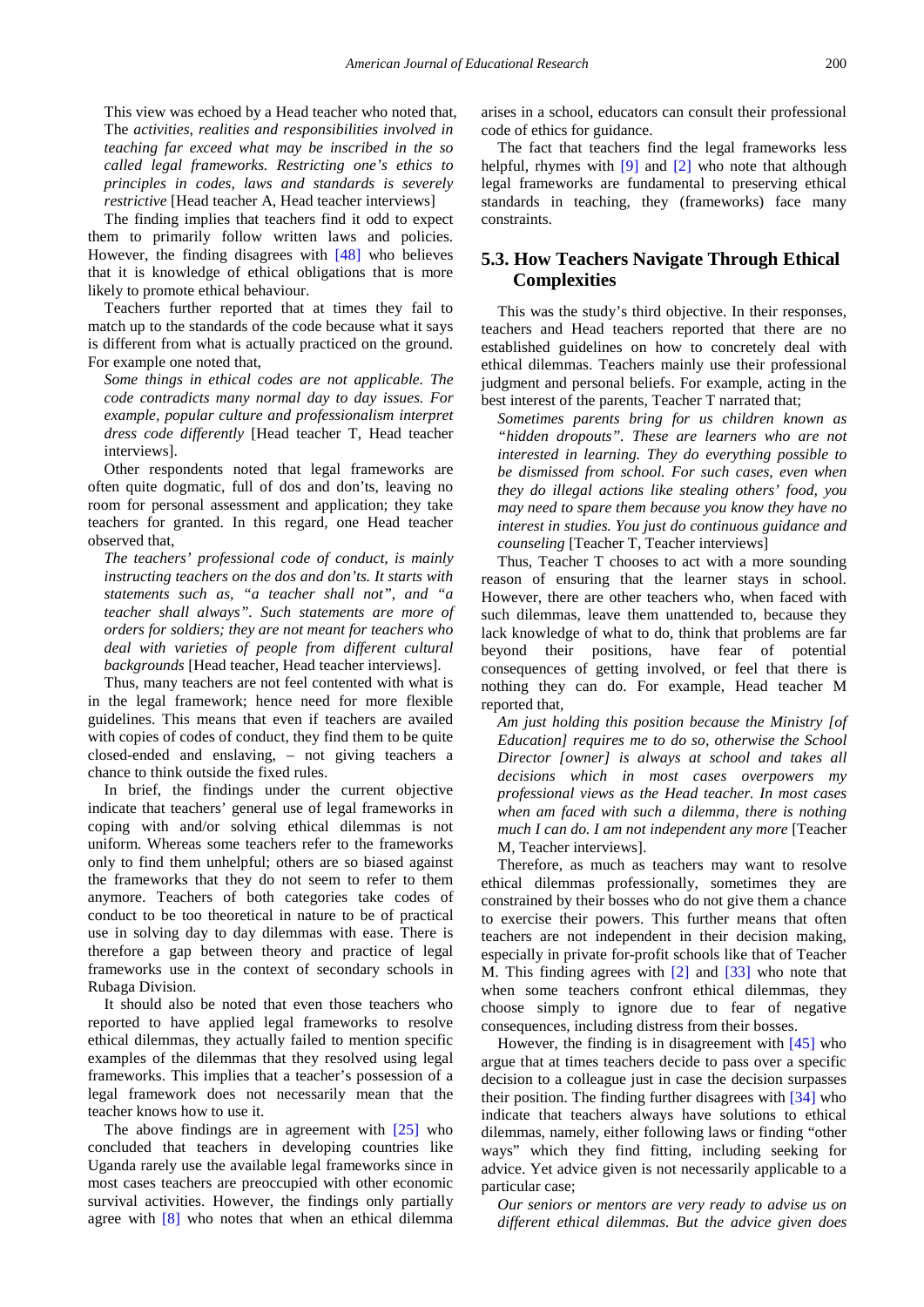*not necessarily turn into usable advice. I can therefore decide to ignore the advice. I do this in* good faith [Teacher B, Teacher interviews].

Such behaviour is in agreement with what [\[14\]](#page-8-7) refers to as "principled resistance".

There were also teachers who revealed that instead of turning to their bosses for advice, they used to turn to their senior colleagues, or to continuous professional development (CPD) as a way of gaining skills in coping with ethical dilemmas. However, many of such teachers later discovered that their senior colleagues and even CPD did not address their needs. One teacher narrated that,

*At first I thought that by turning to teacher development workshops, I would get solutions to some of the ethical dilemmas. However, none of the workshops directly addressed solutions to concrete ethical dilemmas. In fact most of the workshops only addressed pedagogical issues. We need teacher development workshops aimed at providing us with concrete solutions to ethical dilemmas* [Teacher N, Teacher interview].

These findings agrees with [\[7\]](#page-8-2) and [\[16\]](#page-8-9) that senior professionals are meant to offer professional guidance like sensitization about the legal frameworks. Therefore, in principle, senior teachers play a vital role in guiding junior teachers for better ethical development, though the practice may be different. Thus, this study's findings largely agree with [\[45\]](#page-8-30) that teachers single handedly settle their ethical challenges apart from situations where they are in collision with their fellow teachers.

One other prevalent approach in resolving ethical dilemmas was through "trial and error", as one teacher noted;

*We use trial and error. Sometimes it works, sometimes it doesn't. You just need to reflect on what you have done and accordingly make future plans* [Teacher W, Teacher interviews].

The finding that teachers keep trying different approaches to solving ethical dilemmas is in agreement with [\[37\]](#page-8-39) and [\[8\]](#page-8-3) who note that teachers approach ethical dilemmas through trial and error, however when they fail, they reflect on what went wrong and try again. This further agrees with [\[38\]](#page-8-33) who contends that teacher ethical dilemmas cannot be solved but resolved through managing them in different ways. Hence in determining the best answer to an ethical dilemma, teachers need to try out different ways [\[8\].](#page-8-3)

However, given that teachers are dealing with youngsters, they [teachers] may easily make mistakes that are not easy to erase away from youngsters' minds. Yet, in general, it is also impossible for teachers to categorically do away with all dilemmas; dilemmas are likely to keep recurring, hence need for both information and integrity.

# **6. Study Conclusions and Educational Administration & Management Implications**

This study, which sought to explore the different ethical dilemmas faced by secondary school teachers in Rubaga Division (Kampala - Uganda), discovered that teacher interaction with stake holders of varied interests is the main trigger of ethical dilemmas. It also found out that available legal frameworks are inadequate in addressing ethical dilemmas among teachers; and, lastly, that teachers' pragmatic handling of ethical dilemmas sends conflicting messages to learners, hence need for a stronger moral compass such as virtue ethics.

The study therefore concludes that teaching being dynamic – actively involving different human existents on a daily basis – it just cannot operate without encountering ethical dilemmas. Such dilemmas are a part and parcel of not only being human, but, more so, of being and acting professional among human agents. Secondly, though necessary, laws (external legislation) do not constitute the sufficient condition for smoothly navigating through ethical dilemmas. They may only supply a strong starting point (necessary condition) for further reflection and debate. Ethical dilemmas ultimately call for more strongly formed and informed consciences and minds (internal legislation informed by virtue ethics, for example); particularly in the continuously complex world that teachers operate in today.

These conclusions lead to several implications for educational administration and management today. First, they point to an urgent call for educational administrators and managers (at school, district and national levels) to regularly organise refresher workshops for retooling teachers' in moral reasoning and ethical practice. When teachers from different schools get together to share on the ethical dilemmas, which they face at work, and how they can navigate through them, it helps to prepare them for their next round of dilemmas.

A second implication is that of not only providing staff with copies of key policies on teacher professionalism, but also educating them on key contents and even down toning content for teachers' application (syncronising policy guidelines with practical realities on the ground). This will help to close the gap between the theory and practice of legal frameworks.

Lastly, educational administrators and managers need to ever keep in mind the kind of key client they have – a young learner with a tender (delicate) conscience. It does not help leaving such young learners to the care of the teacher alone, without both administration and management also getting closely involved for mutual support. Remember the African saying (that): It takes a whole village to raise a child! Considering the kind of demands (pressures) surrounding teachers, as well as teachers' lack of experience (sometimes), school administrators (such as Head teachers and Deputies) should not expect classroom teachers to do much unaided by the (more) seasoned example of school administration. Although ethical dilemmas are here to stay, they become less dilemmatic when the school community confronts them together as a team (of practitioners).

## **References**

- <span id="page-7-0"></span>[1] Zins, J. E., Weisberg, R. P., Wang, M. & Walberg, H. J. (Eds) (2004) *Building Academic Success on Social and Emotional Learning: What Does the Research Show.* New York & London: Teachers College Press.
- <span id="page-7-1"></span>[2] Shapira, O, L. (2009). Towards professionalism: Israeli teachers' ethical dilemmas. *European Journal of Teacher Education, 32,*  469-483.